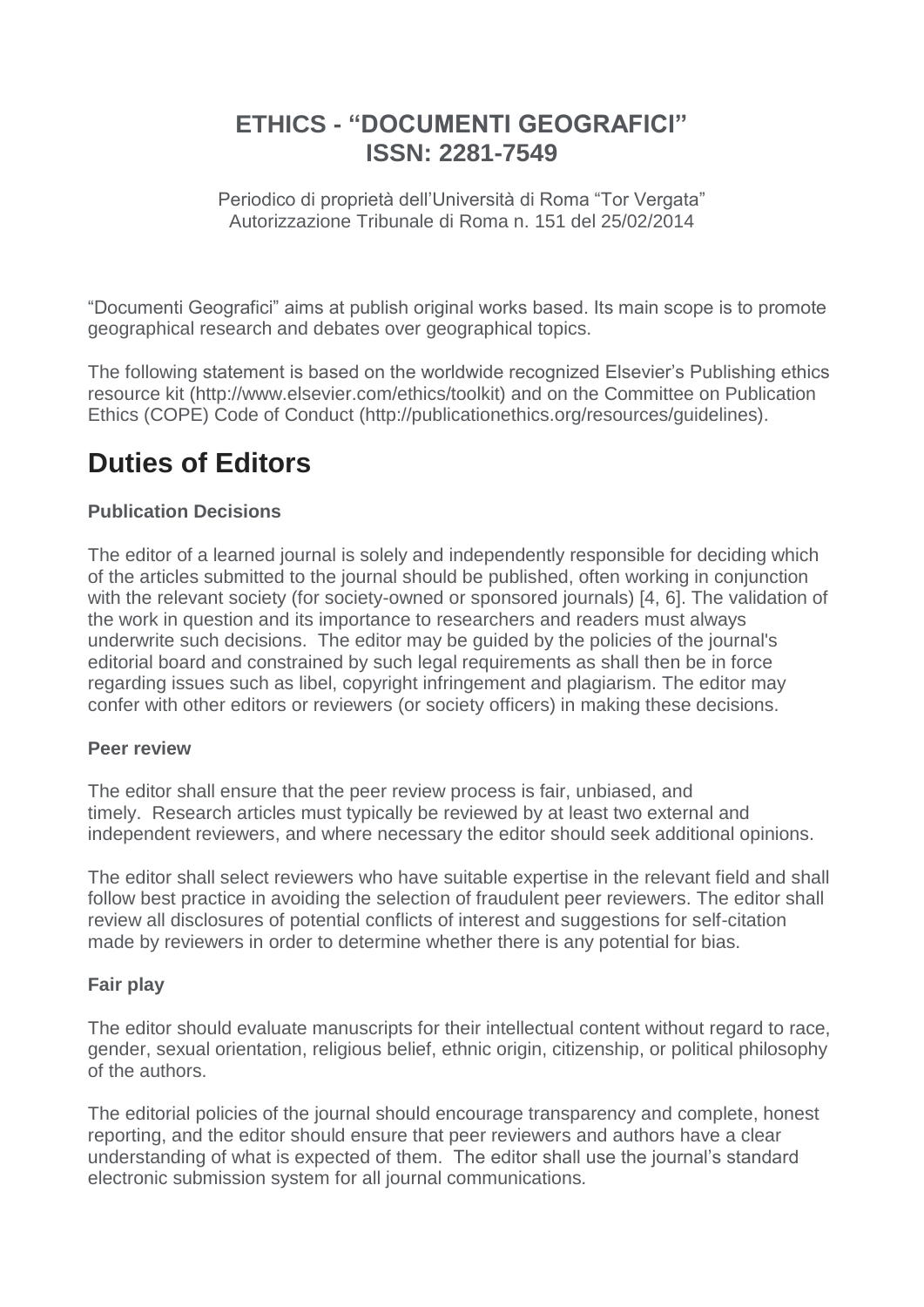The editor shall establish, along with the publisher, a transparent mechanism for appeal against editorial decisions.

## **Confidentiality**

The editor must protect the confidentiality of all material submitted to the journal and all communications with reviewers, unless otherwise agreed with the relevant authors and reviewers. In exceptional circumstances and in consultation with the publisher, the editor may share limited information with editors of other journals where deemed necessary to investigate suspected research misconduct.

Unless the journal is operating an open peer-review system and/or reviewers have agreed to disclose their names, the editor must protect reviewers' identities.

Unpublished materials disclosed in a submitted manuscript must not be used in an editor's own research without the express written consent of the author. Privileged information or ideas obtained through peer review must be kept confidential and not used for personal advantage.

### **Declaration of Competing Interests**

Any potential editorial conflicts of interest should be declared to the publisher in writing prior to the appointment of the editor, and then updated if and when new conflicts arise. The publisher may publish such declarations in the journal.

The editor must not be involved in decisions about papers which s/he has written him/herself or have been written by family members or colleagues or which relate to products or services in which the editor has an interest. Further, any such submission must be subject to all of the journal's usual procedures, peer review must be handled independently of the relevant author/editor and their research groups, and there must be a clear statement to this effect on any such paper that is published.

The editor shall apply Elsevier's policy relating to the disclosure of potential conflicts of interest by authors and reviewers, e.g. the ICMJE guidelines.

#### **Vigilance over the Published Record**

The editor should work to safeguard the integrity of the published record by reviewing and assessing reported or suspected misconduct (research, publication, reviewer and editorial), in conjunction with the publisher (or society).

Such measures will generally include contacting the author of the manuscript or paper and giving due consideration to the respective complaint or claims made, but may also include further communications to the relevant institutions and research bodies. The editor shall further make appropriate use of the publisher's systems for the detection of misconduct, such as plagiarism.

An editor presented with convincing evidence of misconduct should coordinate with the publisher (and/or society) to arrange the prompt publication of a correction, retraction, expression of concern, or other correction to the record, as may be relevant.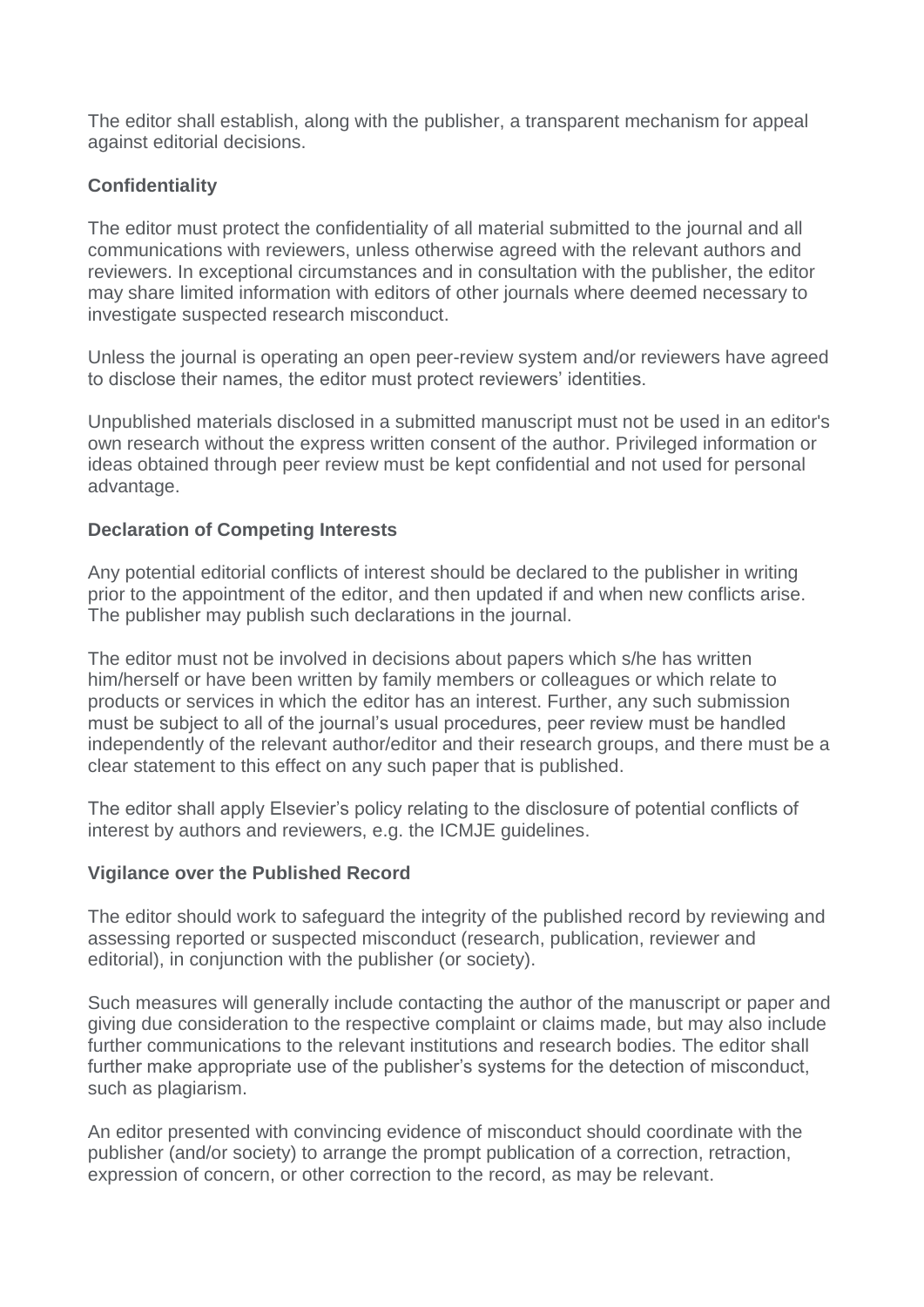# **Duties of Reviewers**

## **Contribution to Editorial Decisions**

Peer review assists the editor in making editorial decisions and through the editorial communications with the author may also assist the author in improving the paper. Peer review is an essential component of formal scholarly communication, and lies at the heart of the scientific method. In addition to the specific ethics-related duties described below, reviewers are asked generally to treat authors and their work as they would like to be treated themselves and to observe good reviewing etiquette.

Any selected referee who feels unqualified to review the research reported in a manuscript or knows that its prompt review will be impossible should notify the editor and decline to participate in the review process.

## **Confidentiality**

Any manuscripts received for review must be treated as confidential documents. Reviewers must not share the review or information about the paper with anyone or contact the authors directly without permission from the editor.

### **Alertness to Ethical Issues**

A reviewer should be alert to potential ethical issues in the paper and should bring these to the attention of the editor, including any substantial similarity or overlap between the manuscript under consideration and any other published paper of which the reviewer has personal knowledge. Any statement that an observation, derivation, or argument had been previously reported should be accompanied by the relevant citation.

### **Standards of Objectivity & Competing Interests**

Reviews should be conducted objectively. Reviewers should be aware of any personal bias they may have and take this into account when reviewing a paper. Personal criticism of the author is inappropriate. Referees should express their views clearly with supporting arguments.

Reviewers should consult the Editor before agreeing to review a paper where they have potential conflicts of interest resulting from competitive, collaborative, or other relationships or connections with any of the authors, companies, or institutions connected to the papers.

If a reviewer suggests that an author includes citations to the reviewer's (or their associates') work, this must be for genuine scientific reasons and not with the intention of increasing the reviewer's citation count or enhancing the visibility of their work (or that of their associates).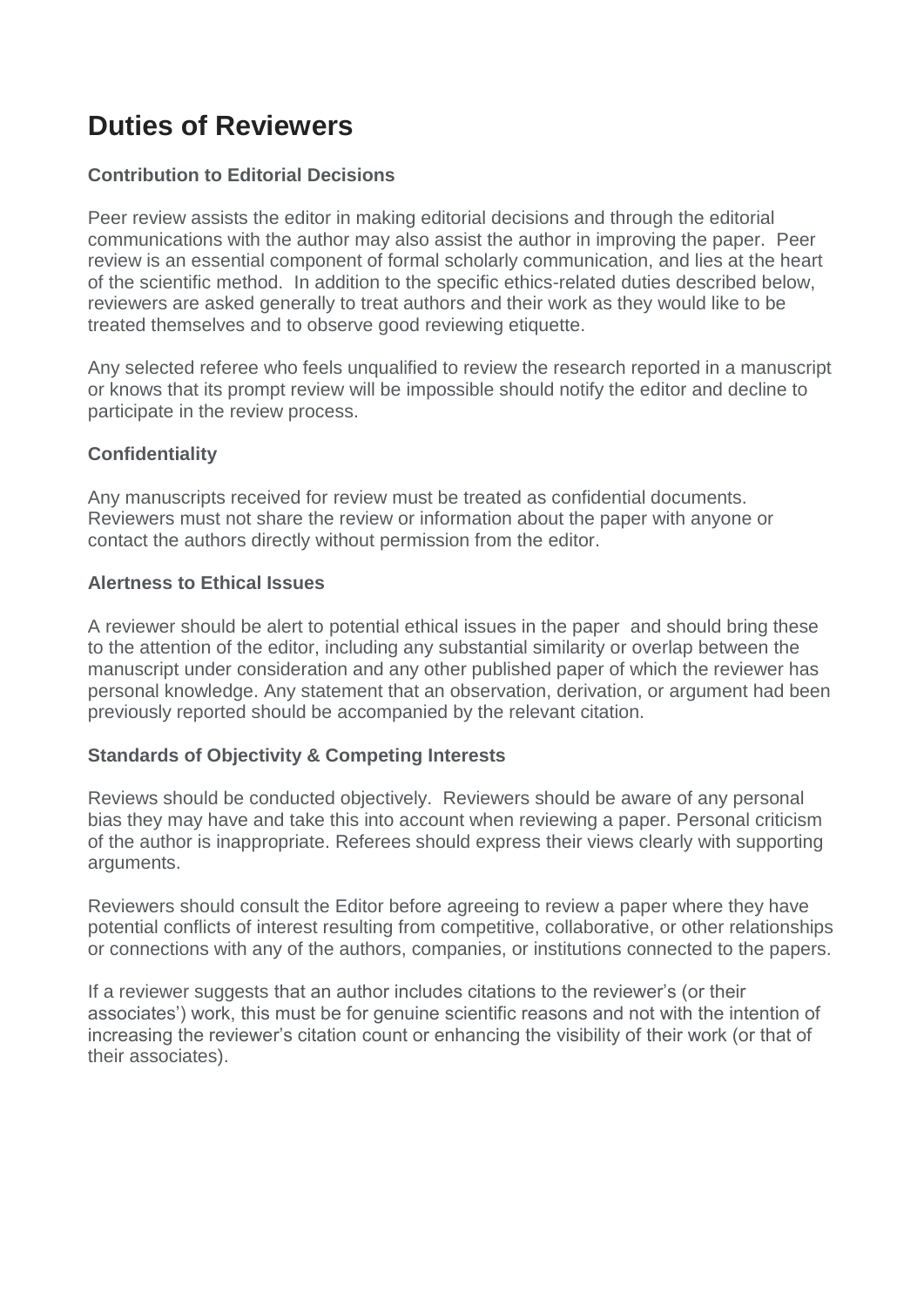# **Duties of Authors**

### **Reporting Standards**

Authors of reports of original research should present an accurate account of the work performed as well as an objective discussion of its significance. Underlying data should be represented accurately in the paper. A paper should contain sufficient detail and references to permit others to replicate the work. Fraudulent or knowingly inaccurate statements constitute unethical behaviour and are unacceptable.

Review and professional publication articles should also be accurate and objective, and editorial 'opinion' works should be clearly identified as such.

### **Data Access and Retention**

Authors may be asked to provide the research data supporting their paper for editorial review and/or to comply with the open data requirements of the journal. Authors should be prepared to provide public access to such data, if practicable, and should be prepared to retain such data for a reasonable number of years after publication. Authors may refer to their journal's Guide for Authors for further details.

### **Originality and Acknowledgement of Sources**

The authors should ensure that they have written entirely original works, and if the authors have used the work and/or words of others, that this has been appropriately cited or quoted and permission has been obtained where necessary.

Proper acknowledgment of the work of others must always be given. Authors should cite publications that have influenced the reported work and that give the work appropriate context within the larger scholarly record. Information obtained privately, as in conversation, correspondence, or discussion with third parties, must not be used or reported without explicit, written permission from the source.

Plagiarism takes many forms, from 'passing off' another's paper as the author's own paper, to copying or paraphrasing substantial parts of another's paper (without attribution), to claiming results from research conducted by others. Plagiarism in all its forms constitutes unethical behaviour and is unacceptable.

### **Multiple, Redundant or Concurrent Publication**

An author should not in general publish manuscripts describing essentially the same research in more than one journal of primary publication. Submitting the same manuscript to more than one journal concurrently constitutes unethical behaviour and is unacceptable.

In general, an author should not submit for consideration in another journal a paper that has been published previously, except in the form of an abstract or as part of a published lecture or academic thesis or as an electronic preprint.

Publication of some kinds of articles (e.g. clinical guidelines, translations) in more than one journal is sometimes justifiable, provided certain conditions are met. The authors and editors of the journals concerned must agree to the secondary publication, which must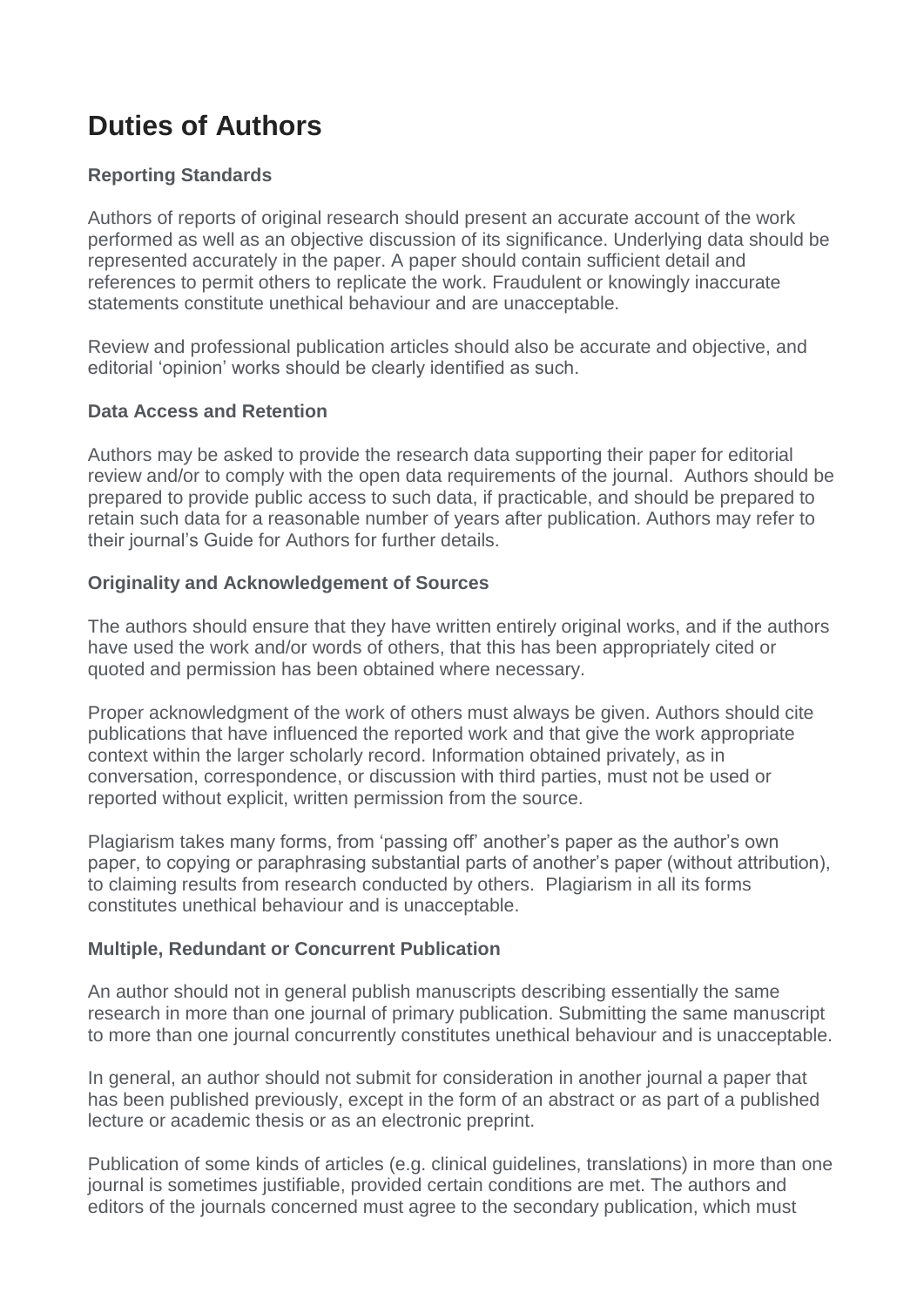reflect the same data and interpretation of the primary document. The primary reference must be cited in the secondary publication. Further detail on acceptable forms of secondary publication can be found from the ICMJE [1].

### **Confidentiality**

Information obtained in the course of confidential services, such as refereeing manuscripts or grant applications, must not be used without the explicit written permission of the author of the work involved in these services.

### **Authorship of the Paper**

Authorship should be limited to those who have made a significant contribution to the conception, design, execution, or interpretation of the reported study. All those who have made substantial contributions should be listed as co-authors.

Where there are others who have participated in certain substantive aspects of the paper (e.g. language editing or medical writing), they should be recognised in the acknowledgements section.

The corresponding author should ensure that all appropriate co-authors and no inappropriate co-authors are included on the paper, and that all co-authors have seen and approved the final version of the paper and have agreed to its submission for publication.

Authors are expected to consider carefully the list and order of authors before submitting their manuscript and provide the definitive list of authors at the time of the original submission. Only in exceptional circumstances will the Editor consider (at their discretion) the addition, deletion or rearrangement of authors after the manuscript has been submitted and the author must clearly flag any such request to the Editor. All authors must agree with any such addition, removal or rearrangement.

Authors take collective responsibility for the work. Each individual author is accountable for ensuring that questions related to the accuracy or integrity of any part of the work are appropriately investigated and resolved.

Individual journals may have particular definitions of authorship (e.g. medical journals may follow the ICMJE definition of authorship [1]), and authors should ensure that they comply with the policies of the relevant journal.

### **Hazards and Human or Animal Subjects**

If the work involves chemicals, procedures or equipment that have any unusual hazards inherent in their use, the author must clearly identify these in the manuscript.

If the work involves the use of animal or human subjects, the author should ensure that the manuscript contains a statement that all procedures were performed in compliance with relevant laws and institutional guidelines and that the appropriate institutional committee(s) have approved them. Authors should include a statement in the manuscript that informed consent was obtained for experimentation with human subjects. The privacy rights of human subjects must always be observed.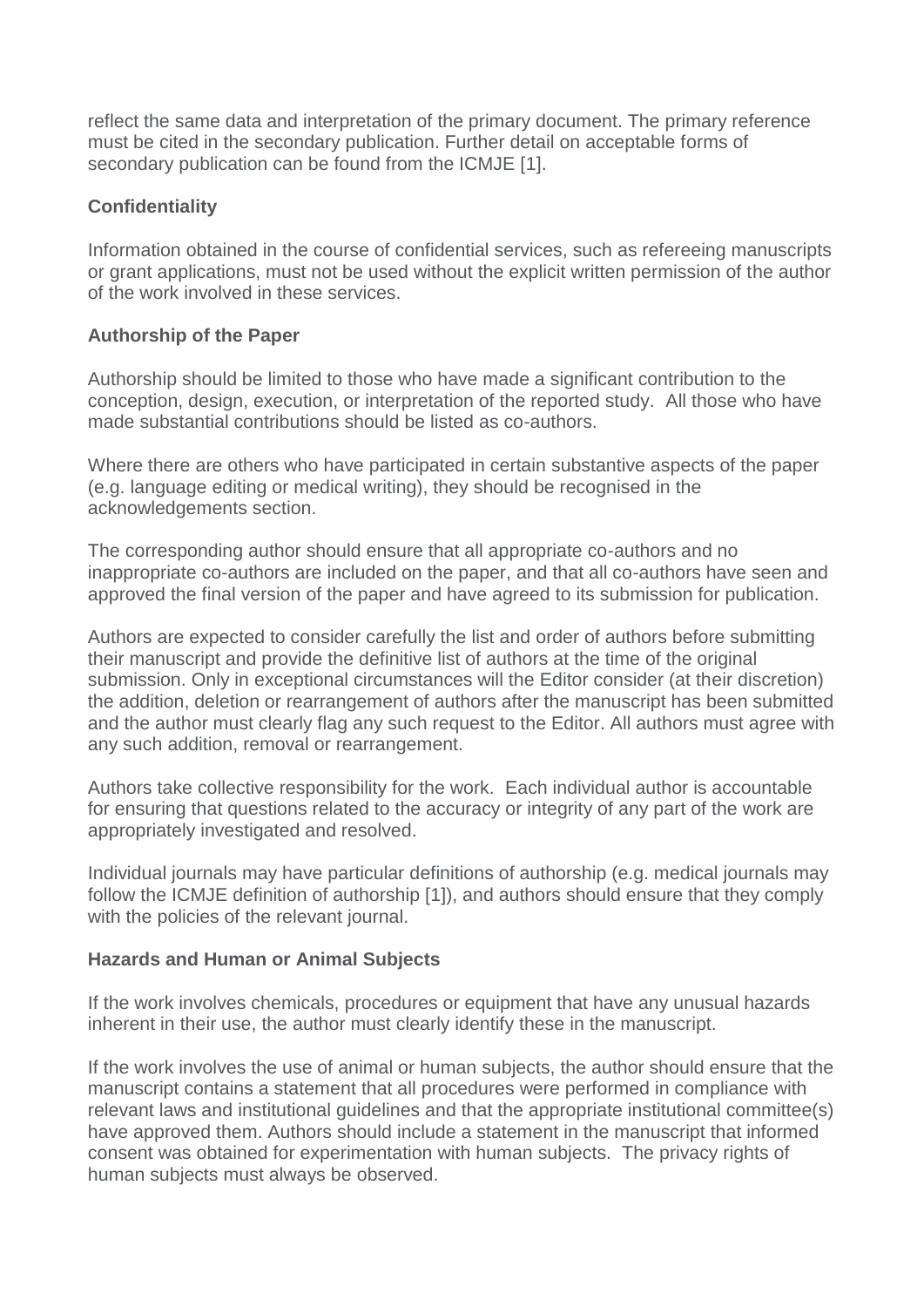For human subjects, the author should ensure that the work described has been carried out in accordance with The Code of Ethics of the World Medical Association (Declaration of Helsinki) for experiments involving humans [11]. All animal experiments should comply with the ARRIVE guidelines [12] and should be carried out in accordance with the U.K. Animals (Scientific Procedures) Act 1986 and associated guidelines [13], or EU Directive 2010/63/EU on the protection of animals used for scientific purposes [14], or the U.S. Public Health Service Policy on Humane Care and Use of Laboratory Animals and, as applicable, the Animal Welfare Act [15].

Appropriate consents, permissions and releases must be obtained where an author wishes to include case details or other personal information or images of patients and any other individuals in an Elsevier publication. Written consents must be retained by the author and copies of the consents or evidence that such consents have been obtained must be provided to Elsevier on request [16].

### **Declaration of Competing Interests**

WAME define conflict of interest as "a divergence between an individual's private interests (competing interests) and his or her responsibilities to scientific and publishing activities, such that a reasonable observer might wonder if the individual's behavior or judgment was motivated by considerations of his or her competing interests" [17]. All authors should disclose in their manuscript any financial and personal relationships with other people or organisations that could be viewed as inappropriately influencing (bias) their work.

All sources of financial support for the conduct of the research and/or preparation of the article should be disclosed, as should the role of the sponsor(s), if any, in study design; in the collection, analysis and interpretation of data; in the writing of the report; and in the decision to submit the article for publication. If the funding source(s) had no such involvement then this should be stated.

Examples of potential conflicts of interest which should be disclosed include employment, consultancies, stock ownership, honoraria, paid expert testimony, patent applications/registrations, and grants or other funding. Potential conflicts of interest should be disclosed at the earliest possible stage [17].

### **Notification of Fundamental Errors**

When an author discovers a significant error or inaccuracy in their own published work, it is the author's obligation to promptly notify the journal editor or publisher and cooperate with the editor to retract or correct the paper if deemed necessary by the editor. If the editor or the publisher learn from a third party that a published work contains an error, it is the obligation of the author to cooperate with the editor, including providing evidence to the editor where requested.

### **Image Integrity**

It is not acceptable to enhance, obscure, move, remove, or introduce a specific feature within an image. Adjustments of brightness, contrast, or color balance are acceptable if and as long as they do not obscure or eliminate any information present in the original. Manipulating images for improved clarity is accepted, but manipulation for other purposes could be seen as scientific ethical abuse and will be dealt with accordingly [18].